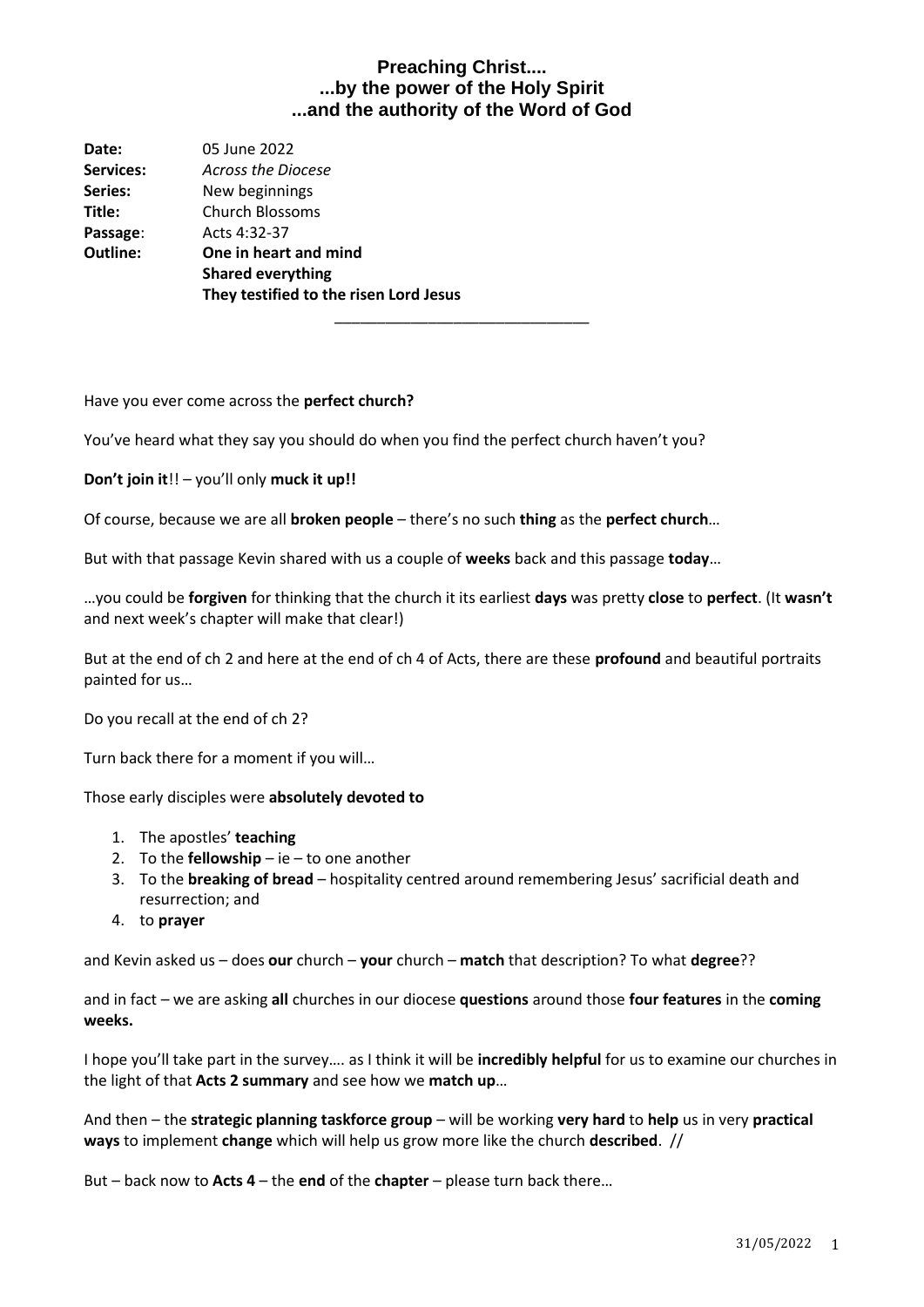…and **here** is what we'll see **today** in this **further summary statement** about the nature of **church** it its **earliest days**…

That the believers were

- **1. One in heart and mind**
- **2. Shared everything**
- **3. Testified to the risen Lord Jesus**

Ok – first:

#### **1. ONE IN HEART AND MIND**

Have you ever felt that you're totally on the same **page** as **someone else??**

Perhaps your **spouse** when you first met

Or **business** partner when you started out…

Same **passions**, **interests**, **tastes**, **goals**… **priorities**… similar **dislikes** too…

That is what it felt like in the early days of the **church**.

They had **seen** Jesus risen from the dead

Watched him **ascend** into the **heavens**

Been **filled** with the **Holy Spirit** as he was poured out (as we remember today)

**Already** been given a hard time for following and proclaiming Jesus

…yet they were totally **unified** in what they were **about**

#### They **understood** their **purpose**

There was an incredible **bond** between them as they were all on the **same page** – **passionate** about making Jesus **known** – **excited** to be the **body of Christ** – **loving** each **other** – **caring** for one **another**… //

Paul would later write in his letter to the Christians in Ephesus - *<sup>3</sup>Make every effort to keep the unity of the Spirit through the bond of peace. <sup>4</sup> There is one body and one Spirit, just as you were called to one hope when you were called; <sup>5</sup> one Lord, one faith, one baptism; <sup>6</sup> one God and Father of all, who is over all and through all and in all*

That is what church life was **like** in those **early** days… one in **heart** and **mind** – **captivated** by **Jesus**… **motived** by **Jesus** – **driven** in all they were on about – by **Jesus**!! //

Is **that** how you would describe **your church**? //

I do think there is a growing **conviction** in our churches that we **have** to be **on about Jesus**… // and that there is **growing passion** to know him **better** through his **word** and make him **known** – and I **praise** God for that…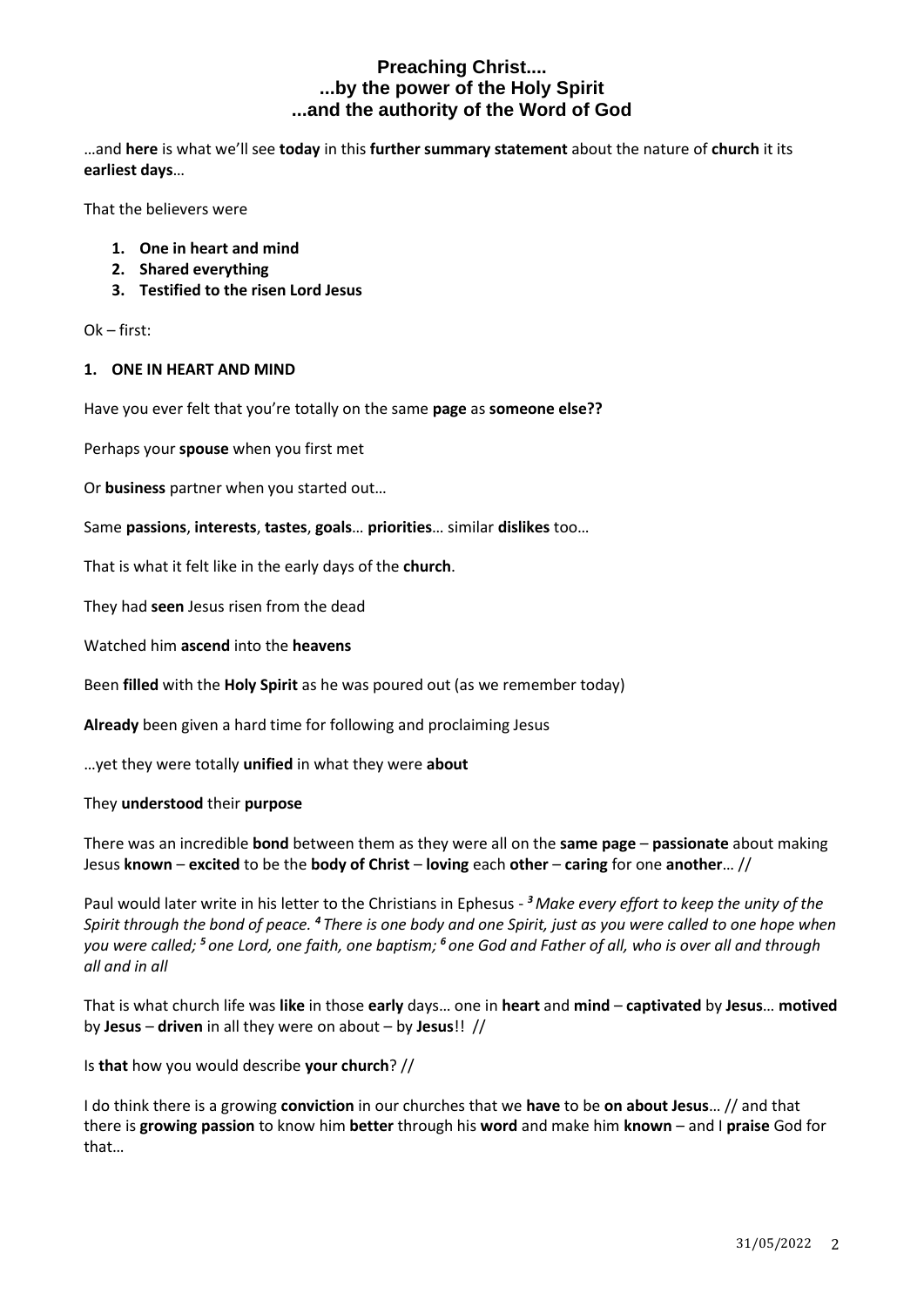But I **also** know – that in **some** churches – we are **NOT** all on the same page – some just want everything to stay the **same**; for **some** – their focus is almost entirely on the **buildings**; for others – the issues surround **money** and the **budget**… and for others – mere **survival**…

Brothers and sisters… we need to come **together** – to be **united** in the cause of the **gospel** – in the cause of **sharing Jesus** with **others**…. //

… for when we rally behind **THAT** cause – all the **other** matters which can **consume** us and cause **division** – will actually melt away and fall into their **proper place**

It's not that **buildings** and **money** and **welfare** are **NOT important** – of **course** they are…

But when we order our priorities with the cause of the gospel **FIRST**, everything **else** will fall into place and be taken **care of**… //

I urge you to consider what **YOU** reckon is most important in the life your church right **now**…

And if it is not **Jesus** and **sharing Jesus** – than do whatever you can to **make** it **Jesus**…

…and then I'm absolutely **sure** your church will **flourish** and relationships **deepen** – and *other* **needs** will be taken **care** of… /

If it is Jesus – then increasingly – like the church described here in Acts 4 – then *all the believers will be one in heart and mind.*

Second, they:

### **2. SHARED EVERYTHING**

Have a look with me at the second sentence in v32 – *no one claimed that any of their possessions was their own, but they shared everything they had*.

#### That's **extraordinary** isn't it!!??

Can you imagine not considering that your **car** for example was **yours**? – but you just made it **available** for everyone else in your church to **share**??

#### How is this **possible**?

And it is **unrealistic** to think that church could be like this **today**?

Well I'll come **back** to that **second** question…

…but **how** was this **possible**?

Notice the structure here – I hope you have the passage open in front of you….

V 32 – they **shared** everything they had

V **33** – with **power** they continued to **testify** to the **resurrection of the Lord Jesus**

AND **Then** – God's grace was so powerfully at work in them all that there were no needy persons among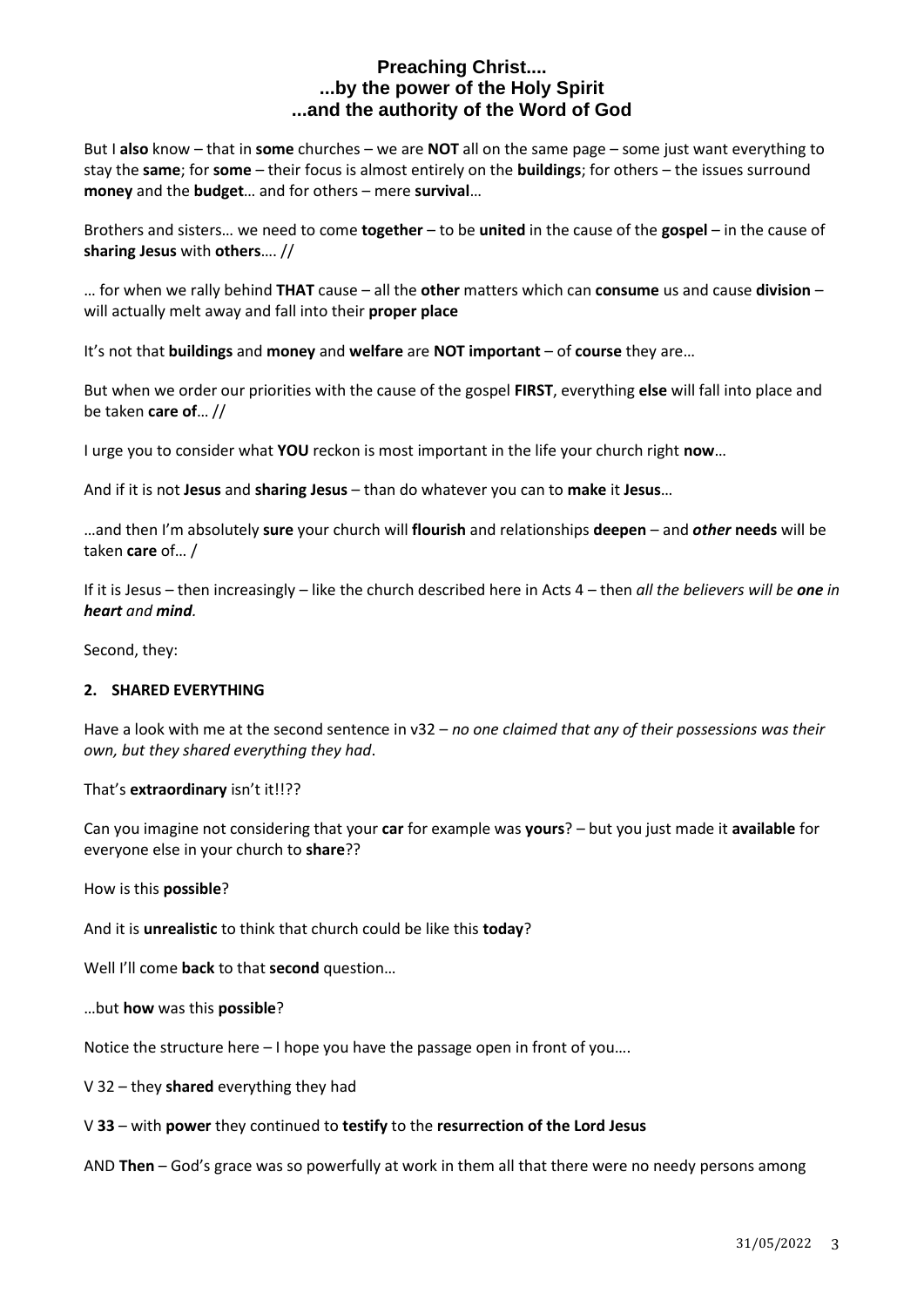them…

How was it possible that they shared everything?

Two things I suggest: (1) because they were so passionate that the most **important** thing in life was **testifying** to the **resurrection** of the Lord Jesus…. when **that** is what **drives** you – **EVERYTHING** else – including your **possessions** – take a **back seat**

AND – (2) God's grace was **so powerfully at work** in them all…

**Generosity** – **sharing** everything – making sure there was no one **needy** among them – was a powerful **work** of God's **grace** – **softening** their **hearts** – giving them the gift of **generosity**…

So a focus on testifying to **Jesus AND** a work of **God's grace**….

**THAT** is what resulted in sharing **everything** they had and there being no **needy people among them**…. ////

Now – **could** we / **should** we expect that in our churches today?

Well – note this is **descriptive** NOT **prescriptive**…

And we live in a **very different social** and **economic context** from the 1<sup>st</sup> century....

**HOWEVER** - before we let ourselves off the **hook**!!

… I **DO** think that if we

…. Make **testifying** to Jesus our first **priority**

**AND** allow the **grace** of God to **touch** and **transform** our **hearts**…

We would have a mindset which

… **shares** more **openly**

…**gives** more **generously**

…**ensures no one** in our church struggles **financially**

…holds on to our **possessions** way more **lightly**…

So let me just put it out there…

Do you have a **spare** property that you could **sell** and give the **proceeds** to your **church**…??

**wow** – that could pay for a **minister** at your church which currently can't **afford** one… or a **children's worker** or **youth** minister…

Let me tell you about Bill (not his real name) who died just last week aged 99

He was a member of our church in **Roseville**….

…and about a year or so after I moved to **Noosa** he contacted me and asked if he could drop by and see me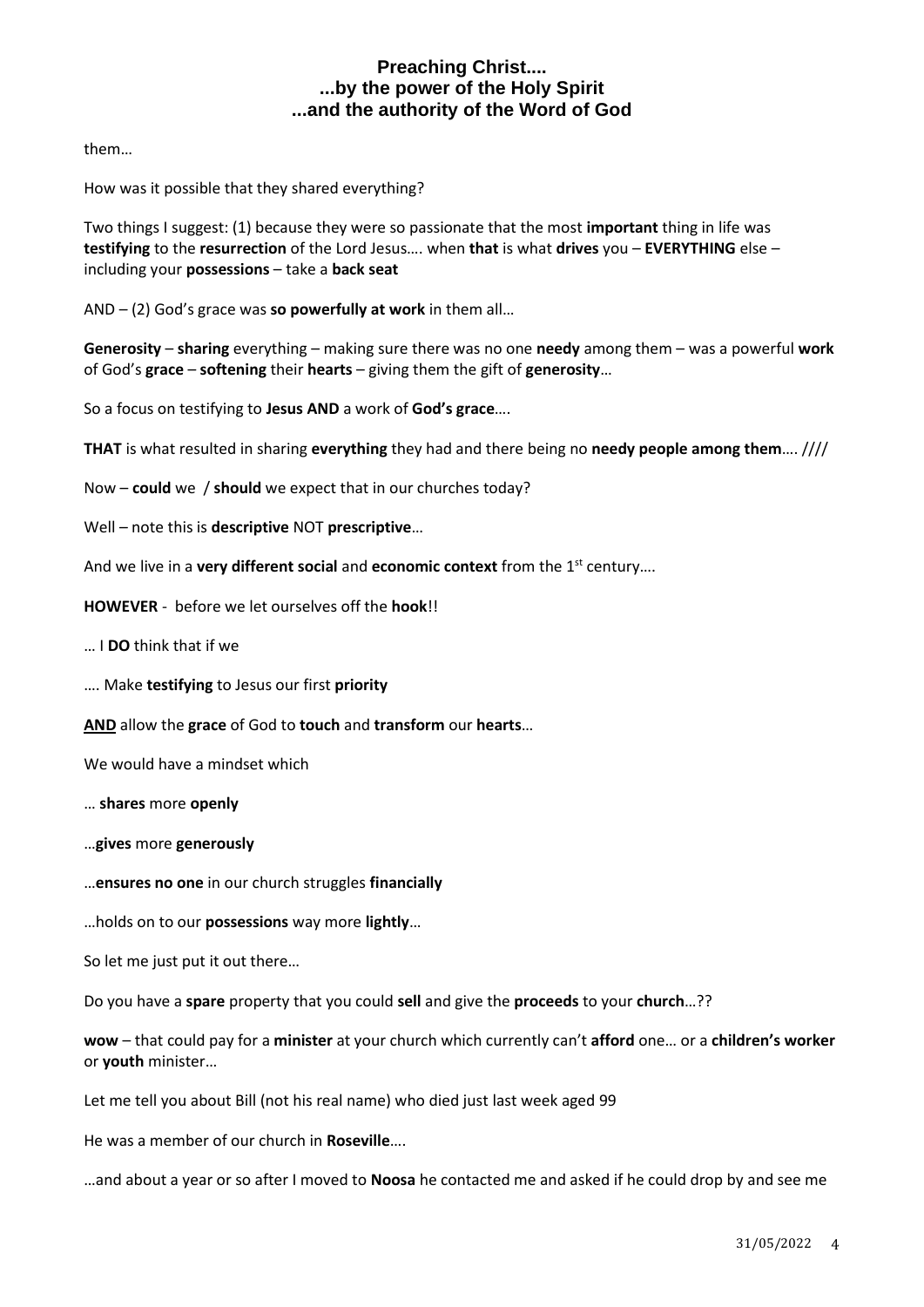in Noosa…

I readily agreed – he was a **lovely** man…

During the **course** of our **conversation**… he shared with me that he had recently sold his **business** and wanted to **tithe** the proceeds…

That is – he wanted to give **10**% to the **work** of the **Lord**…

And he wasn't connected that deeply to the church he was attending at the time… and wondered if the church at **Noosa** may be able to help him by providing an **opportunity** to share the proceeds of the sale of his business…

I said – of **course** – not knowing how **much** money he was talking about…

he then said – something of the order of **\$100,000** – and my mouth **dropped**…

well – it **ended up** being **\$260,000** and we were able at Noosa to employ an ordained **minister** who specialised in **family and children's** work for **2½ years**!!

What an **amazing blessing**…!

V34 – *from time to time those who owned land or houses sold them, brought the money from the sales and put it at the apostles' feet… and it was distributed to anyone who had need*

Perhaps today – you might decide to sell that spare **block** of **land**… with a **joyful generous heart** – give it over to your church – who could use it to help anyone in need – OR – to employ a **minister** – or **additional** minister to help with the **work** of the **gospel**….

Radical **thought**?

### **Absolutely**!!

But it would be entirely **consistent** wouldn't it, with what we **read here**! ///

Well **thirdly** and **finally**…. //

This church was **one** in **heart and mind**, they shared **everything** and they:

### **3. TESTIFIED TO THE RISEN LORD JESUS**

There is it is in v33 - *With great power the apostles continued to testify to the resurrection of the Lord Jesus*

Now – as we saw earlier in the series – we aren't able to tell others we've seen Jesus **alive** and **well**…

But we **ARE** able to testify **to** our EXPERIENCE of the **risen Lord Jesus** and on this **Pentecost Sunday** – our experience of **Jesus' Spirit** – the **Holy Spirit** – in our **lives**…!

But IS this our **passion** and **priority**???

Is it in the **DNA** of our **churches** – that we **long** to **testify** to the **transforming power** and **gracious forgiveness** of the **Lord Jesus??** – telling others who don't **know** about Jesus that they can find **life** to the **full**